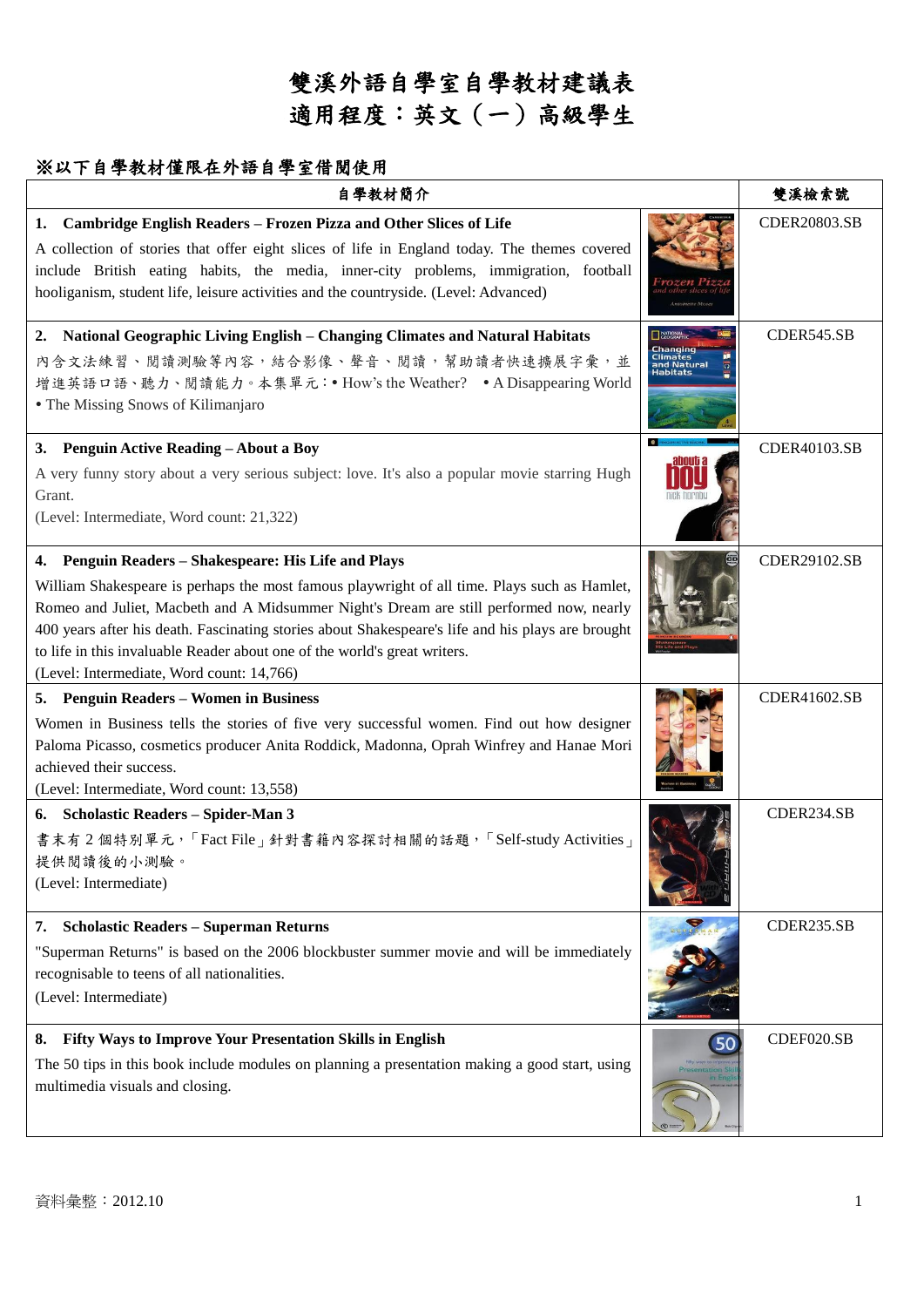## 雙溪外語自學室自學教材建議表 適用程度:英文(一)高級學生

#### ※以下自學教材僅限在外語自學室借閱使用

| <b>Improve Your IELTS</b> Listening and Speaking Skills<br>9.                                                                                                                        | MPROVE YOUR IELT                                  | CDEI08402.SB                                                                                          |
|--------------------------------------------------------------------------------------------------------------------------------------------------------------------------------------|---------------------------------------------------|-------------------------------------------------------------------------------------------------------|
| 10. Improve Your IELTS Reading Skills                                                                                                                                                | <b>MEROVE YOUR ILLTS</b><br><b>Reading Skills</b> | CDEI086.SB                                                                                            |
| 11. 彭蒙惠英語 2012年9月號—Willpower (意志力)                                                                                                                                                   | <b>Activan</b>                                    | 外語自學室有彭蒙<br>惠英語每月雜誌十<br>Super 光碟,同時用<br>外語自學室電腦可<br>登入隨選視訊課<br>程。<br>(http://sosa.idc.scu.<br>edu.tw) |
| 12. 實用空中美語 2012年7月號––閱讀: Louis Armstrong: The Ambassador of Jazz (路<br>易斯·阿姆斯壯的爵士王國)                                                                                                 | <b>Uncle Sam:</b>                                 | ZED1207.SB                                                                                            |
| 13. 常春藤解析英語 2012 年8月號—主題式寫作: The Importance of Looking Good                                                                                                                          | Analytica English<br>p.Up.                        | ZIA1208.SB                                                                                            |
| 14. CNN 互動英語 2012 年 7 月號—Millennials: The Early Years (千禧世代成功者的人<br>格特質)                                                                                                             |                                                   | <b>ZCN1207.SB</b>                                                                                     |
| 15. ALL+互動英語 2012年7月號--Architecture for a Sustainable Olympics (奧運場館<br>邁向永續環保)                                                                                                      | 互動英言                                              | ZAL1207.SB                                                                                            |
| 16. SOSA 英語影音學習資源網(http://sosa.idc.scu.edu.tw) → 新托福 → Reading<br>$\rightarrow$ Lesson 8 Understanding and Identifying the Main Idea<br>$\rightarrow$ Lesson 13 & 14 Inference Items |                                                   | 本隨選視訊課程以中英文雙語講<br>解,限在外語自學室電腦使用。                                                                      |